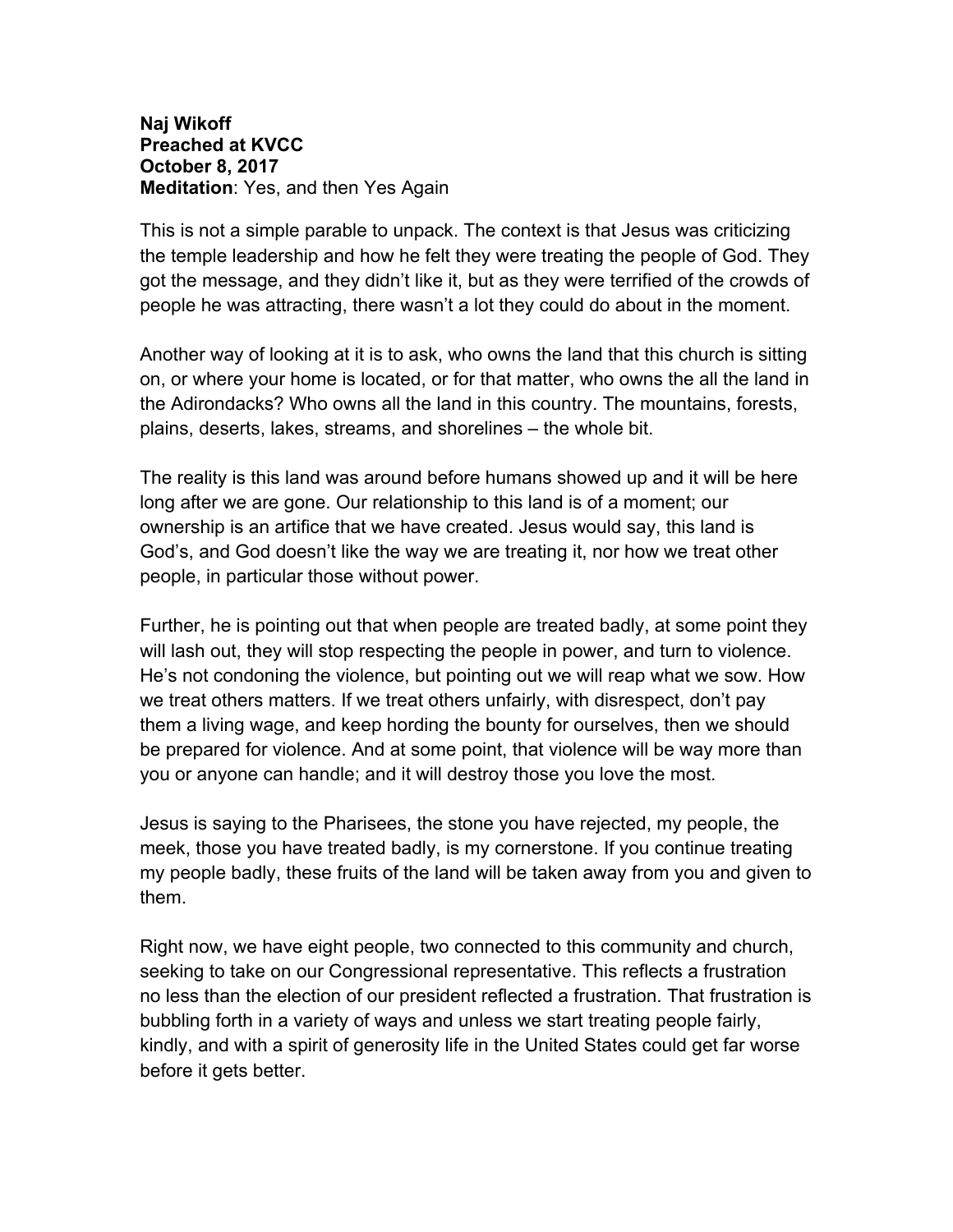As we know, the priests in the temple decided that the best way to deal with this rabble rouser Jesus was to have him killed which they eventually did; but destroying the messenger by no means stopped his message.

The question here being asked of us is what path do we wish to follow? God's desire is that we work for the better good of all. That's not an easy request, but I have been pleased to learn from Betsy Thomas Train and Jane Haugh that over 40 people have signed up to be pen pals of inmates living in solitary.

When they made the case to us some months ago as part of a mission moment, a few of you heard their request, and two weeks ago shared excepts from letters that have been exchanged with inmates living in solitary confinement. We also heard how brutal it is on the family on those incarcerated. Carol Harriott of Brooklyn, a woman whose son is in solitary at Dannamora, shared how she has been disrespected by corrections officers, how her son has been confined to solitary for demanding that he and others be treated with respect, and how emotionally hard it is having her son in prison.

Betsy, Jane, and Martha Swan also brought the play Mariposa and the Saint to Keene Arts and other venues in the region, a play co-written by a woman currently serving time's ordeal in solitary. The outcome is Betsy and Jane have gone from having four people signing up to be pen pals to over 40. They, with your help, are making a difference. If they had a 1,000 people signed up, every inmate living in solitary in the North Country would be getting a letter, and our elected representatives would be getting over 1,000 letters to end this cruel practice.

Up on Beede Lane the Habitat House is progressing. Jim Marlatt and his team of volunteers are making progress but winter is coming. When I was growing up we had a couple snow falls by now. They are racing against nature's clock and they need every bit of volunteer help they can get. This unseasonably warm weather will not last. If you don't know how to pound nails, there are lots of other tasks. All they need is for us to say yes. The neat aspect about it is you'll be hanging out with people you know, and people you wish you had met sooner. The people who volunteer are can do people.

Dan Plumley is looking for a few good people to help him modify our land use codes in Keene so as to reduce our fractured landscapes to one that provide spaces for people to build their homes and businesses; but in a manner that reduces barriers to brook trout in the steams, the barriers we create that blocks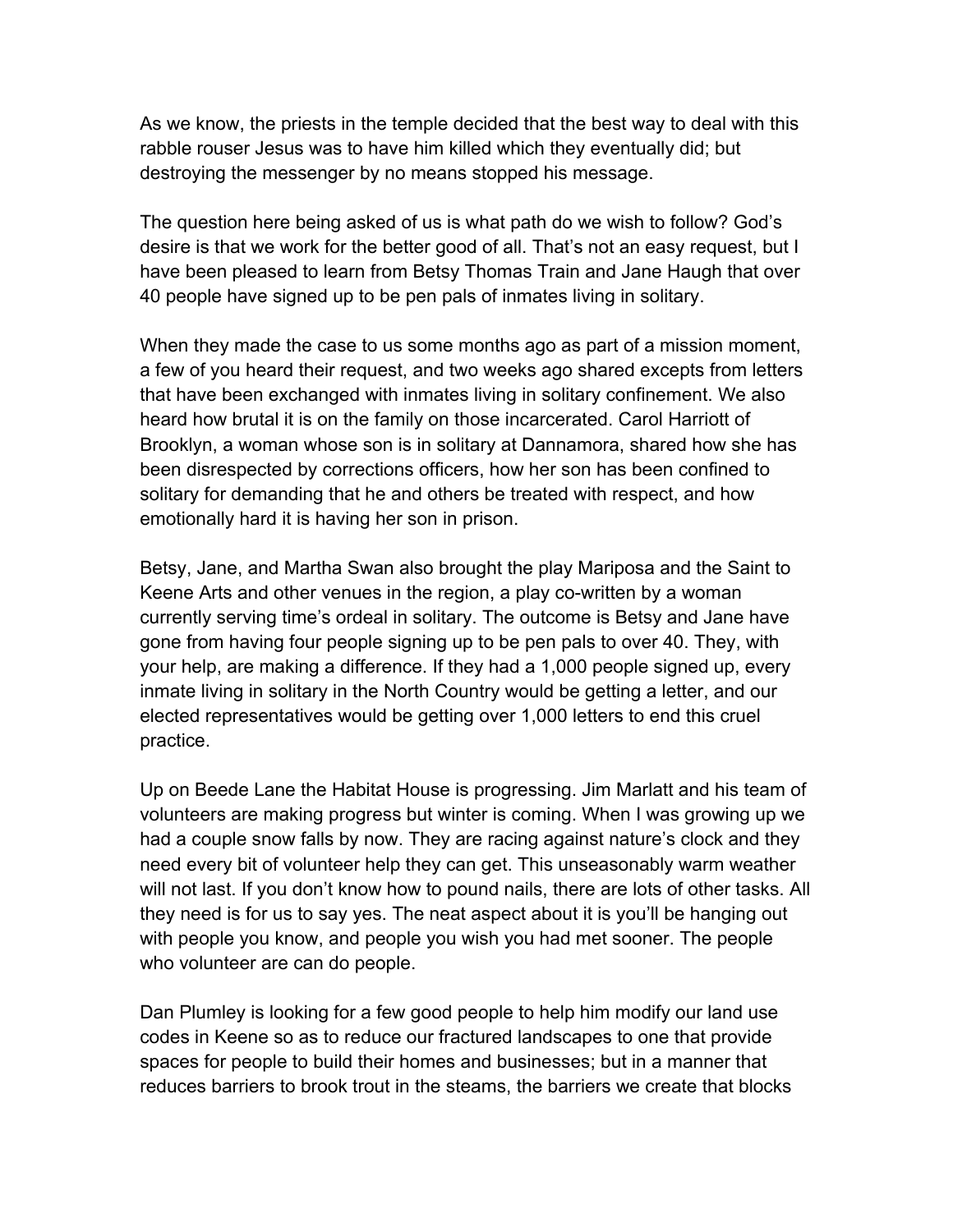toads, turtles and salamanders in our forests from migrating to and from vernal pools to the highlands, and the mowing of thousands of roadside field of milkweed that blocks Monarch butterflies from having a place to lay their eggs and begin a new cycle of life.

The challenge and opportunity for achieving these and other worthy goals that can lead to a more humane society is connecting with people outside our comfort zone. The Pharisees couldn't do it. They had isolated themselves from the very people they were charged to serve. They lived in a gated community of their own making, and cared more for their own well-being and authority than for the wellbeing of others. They were out of touch, no less than we are when we create barriers to separate us from people whom we perceive as different, as a threat, as being uncouth or uneducated, and not worthy of our time.

One of the things I have learned in the over ten years as a columnist for the Lake Placid News is that people in this region are all very interesting, everyone has a story to tell that's worthy of a listen. One of the people who opened my eyes when young was my grandmother Climena, the founder of the Mirror Lake Inn. Her father made his living as a guide and caretaker. She came from extremely modest means and through hard work and a focus on excellence created a hotel that to this day remains as the best hotel in Lake Placid.

She never forgot her roots. The cooks, the maintenance staff, the wait staff, those who cleaned the rooms were nearly all from the lower side of town; some had mental and emotional health issues; some were alcoholics; and some were getting on in years. She gave them opportunities, paid well, and never asked anyone to do anything she wasn't willing to do herself. What I learned, is that they were all very interesting and would stand by her in good times and bad times.

A disconnect between the landlord and his tenant farmers is that he didn't seem them as people; he saw them as replaceable, as subhuman if you will. The shooter in Vegas spent hours a day, day after day, intensely playing poker with a machine. He was living a disconnected life and killed in a disconnected way from far above shooting bullets into a crowd some distance away. One of the aspects of having an inmate as a pen pal expressed by those who read in church is how normal the letters are; they discovered that they have many shared interests and concerns. They learn that inmates are people too.